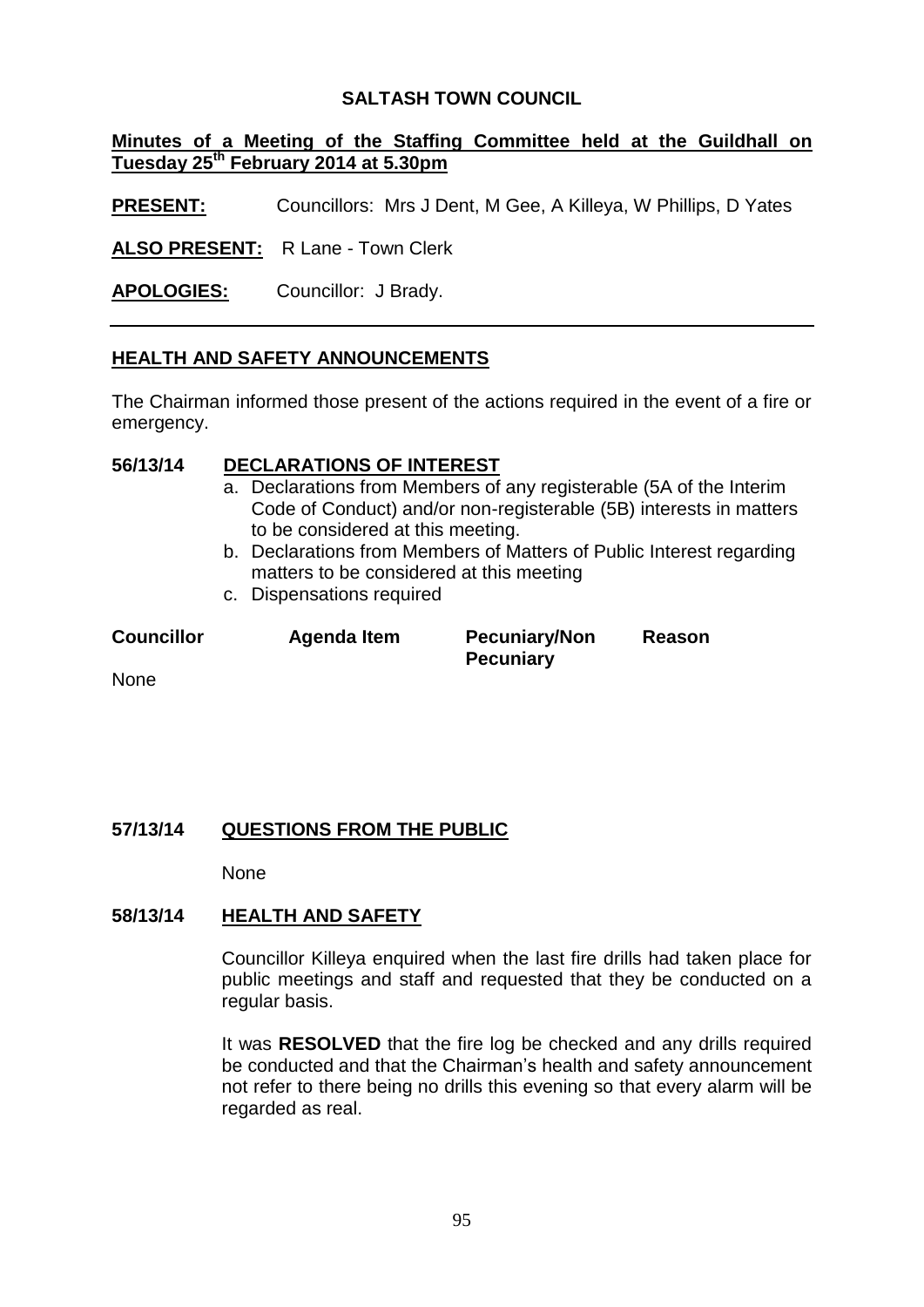### **59/13/14 TRAINING REQUESTS AND REPORT BACK ON TRAINING ATTENDED**

1. The Town Clerk reported that Health and Safety Training and Fire Safety training courses had now been arranged with the council's consultants to take place on  $28<sup>th</sup>$  and  $29<sup>th</sup>$  April 2014 respectively.

It was noted the courses to be run at the Guildhall will be on the basis that the Guildhall is hired by the company and are advertised to other councils for attendance to ensure their viability

It was **RESOLVED** that Councillors Gee and Yates will attend the Health and Safety course to be held on  $28<sup>th</sup>$  April 2014.

2. The Town Clerk reported that the Senior Administration Officer had successfully completed and received accreditation for Institute of Health and Safety Management course.

It was **RESOLVED** to note.

3. The Town Clerk reported that the Finance Officer had successfully completed recent training in Sage and Excell and that further training was on-going.

It was **RESOLVED** to note.

### **60/13/14 BUDGET STATEMENTS**

a. Current Committee budget statement

Members received the current budget statement to the end of January 2014.

It was **RESOLVED** to note.

### **61/13/14 STAFFING:**

a. Arrangements to conduct appraisals

Members considered arrangements for staff appraisal.

It was **RESOLVED** that the Town Clerk liaise with the Chairman to arrange.

### **62/13/14 PUBLIC BODIES (ADMISSION TO MEETINGS) ACT 1960**

Pursuant to Section 1(2) of the Public Bodies (Admissions to Meetings) Act 1960 and having regard to the confidential nature of the business to be discussed, it was **RESOLVED** that the press/public be excluded from the meeting for the following item of business.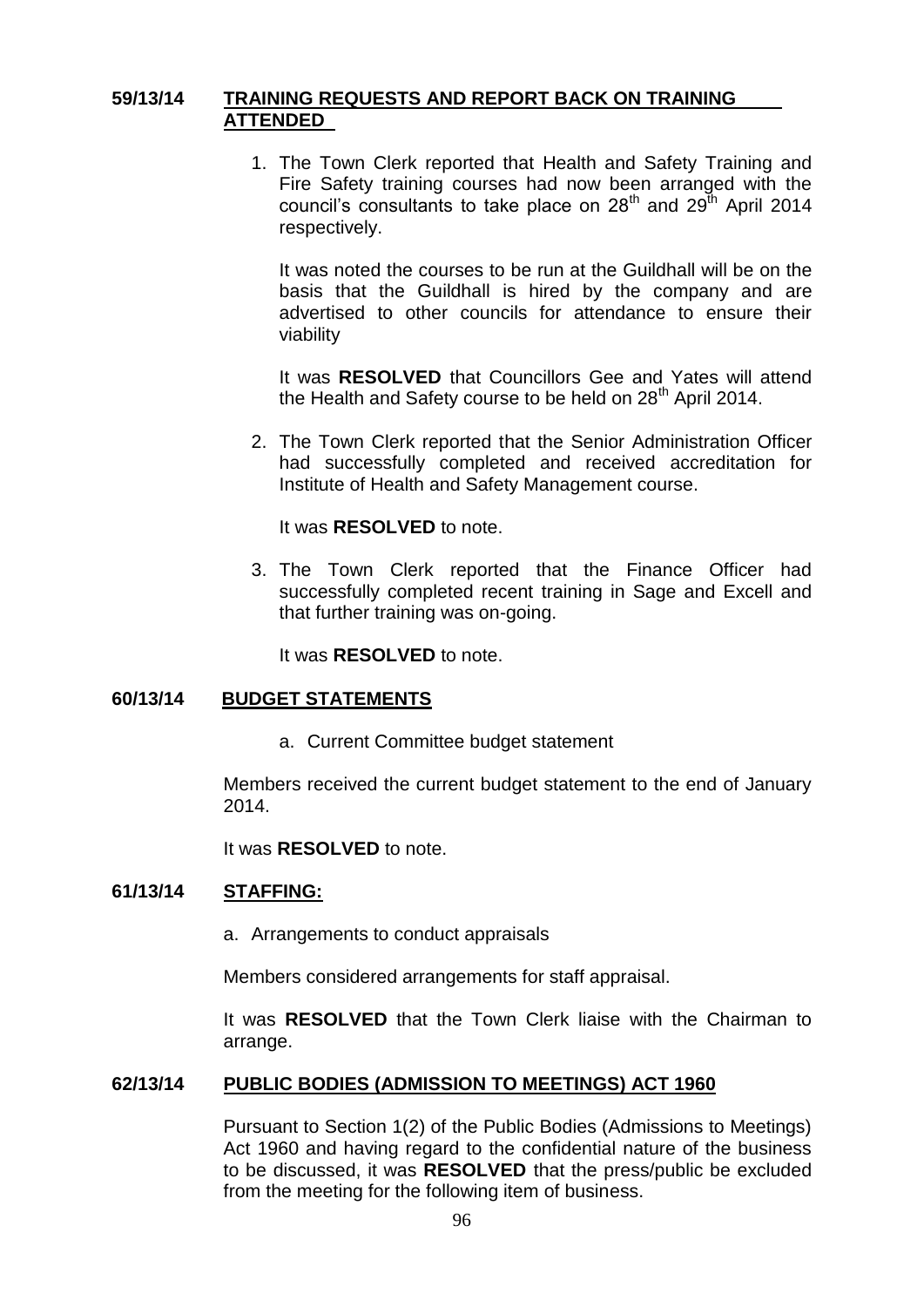#### **63/13/14 REVIEW CARETAKING STAFFING**

Members considered the current status of caretaking staffing and related long term sickness absence and holidays.

It was **RESOLVED** that:

- 1. To follow the consultants recommendations with regard to holiday entitlement relating to long term sickness.
- 2. To follow the consultants recommendations relating to processes to be undertaken with regard to long term sickness absence and return to work procedures.
- 3. The Town Clerk confirm committee procedures for 1 and 2 above.

#### REVIEW GROUNDS STAFF

Members considered the previously notified absence of a member of staff (approximately 3 months) now known to be as from April 2014 and contractor arrangements that had been previously agreed to provide grounds maintenance cover.

It was **RESOLVED** that contract management be conducted by the Town Clerk and Councillors.

#### **64/13/14 PUBLIC BODIES (ADMISSION TO MEETINGS) ACT 1960**

It was **RESOLVED** that the public and press be re-admitted to the Meeting.

#### **65/13/14 REPORTS ON EXERCISE OF DELEGATED POWERS UNDER POLICY**

None.

#### **66/13/14 ANY OTHER URGENT STAFFING MATTERS AT THE DISCRETION OF THE CHAIR**

1. MACE BEARER

The Chairman reported that the Mace Bearer would be unavailable for duty until further notice and that arrangements were being instigated to provide cover until his return to duty.

It was **RESOLVED** to note.

2. ADMINISTRATION OFFICER P.M.